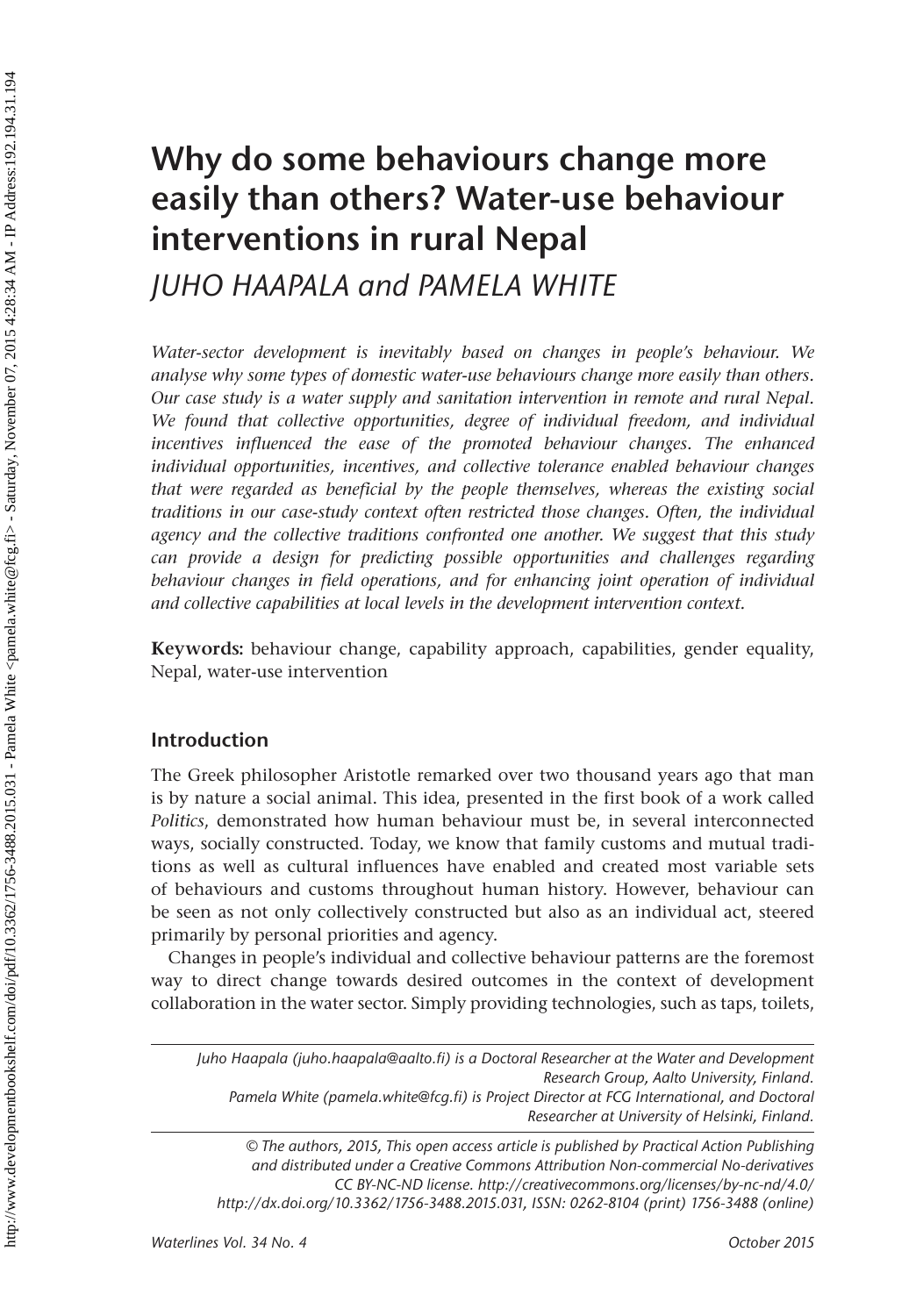or new cultivation methods, cannot be assumed to result in uptake and positive outcomes unless appropriate steps are taken to change people's behaviours. These changes often require the adoption of new customs that replace the old ones. In that sense, the art of managing such external development interventions is in many ways based on preferred changes in people's behaviours at both individual and collective levels. Our study utilizes the capability approach (e.g. Sen, 1980, 1999, 2005) to ponder the nature of the challenges encountered by actors whose aim is to change water use-related behaviours at the local level in a development collaboration context. Our case study considers a water project that improves institutional water resources management and use, supervises scheme construction, and promotes various water use-related behaviour changes in rural Far West Nepal, affecting both collective and individual spheres of water-related behaviours. Our research question is simply: 'Why do some types of behaviour change more easily than others?'

We look for the answer from the twofold framing between individual and collective behaviours. The variety of different behaviours and traditions regarding domestic water use in the case-study locality allowed us to conduct a precise analysis on the individual and collective opportunities, freedoms, incentives, and barriers of the promoted behaviour changes. In the study, we compare domestic water-use behaviours involving drinking-water supply, sanitation and hygiene, and small-scale irrigation for home gardening, with human urine use as fertilizer in home gardening, and with the influence of a religious tradition called *chhaupadi* that shapes the lives and water-use behaviours of women in our case-study locality.

Another question that emerges from this is whether the behaviour change interventions are justifiable as processes in the first place as they interfere with the local cultural and behavioural settings. Policies and projects are not neutral and this is the risk of all development aid interventions. We address this tension further in the discussion.

## **Case-study context**

### *Rural village water resources management project*

Our case study regards the impacts of the operation of a water project, namely the Rural Village Water Resources Management Project (RVWRMP), on domestic water use and sanitation behaviours. The project operates in the Far and Mid West Development Regions of Nepal, among the most remote, food-insecure and waterscarce villages in the country, including our case-study district Achham (see [Figure](#page-2-0) 1). The scope of RVWRMP is broadly defined as water resources development. This includes water, sanitation and hygiene (WASH), micro-hydropower, and communitymanaged irrigation systems, combined with livelihoods development and microfinancing (RVWRMP, 2011; Rautanen et al., 2014.). The operating principles of RVWRMP emphasize working within local governance, transparency, accountability, community management and participation, a human rights-based approach, and gender equality and social inclusion (see RVWRMP, 2015). The overall objective of RVWRMP is 'institutionalised capacity at local and regional levels to sustain and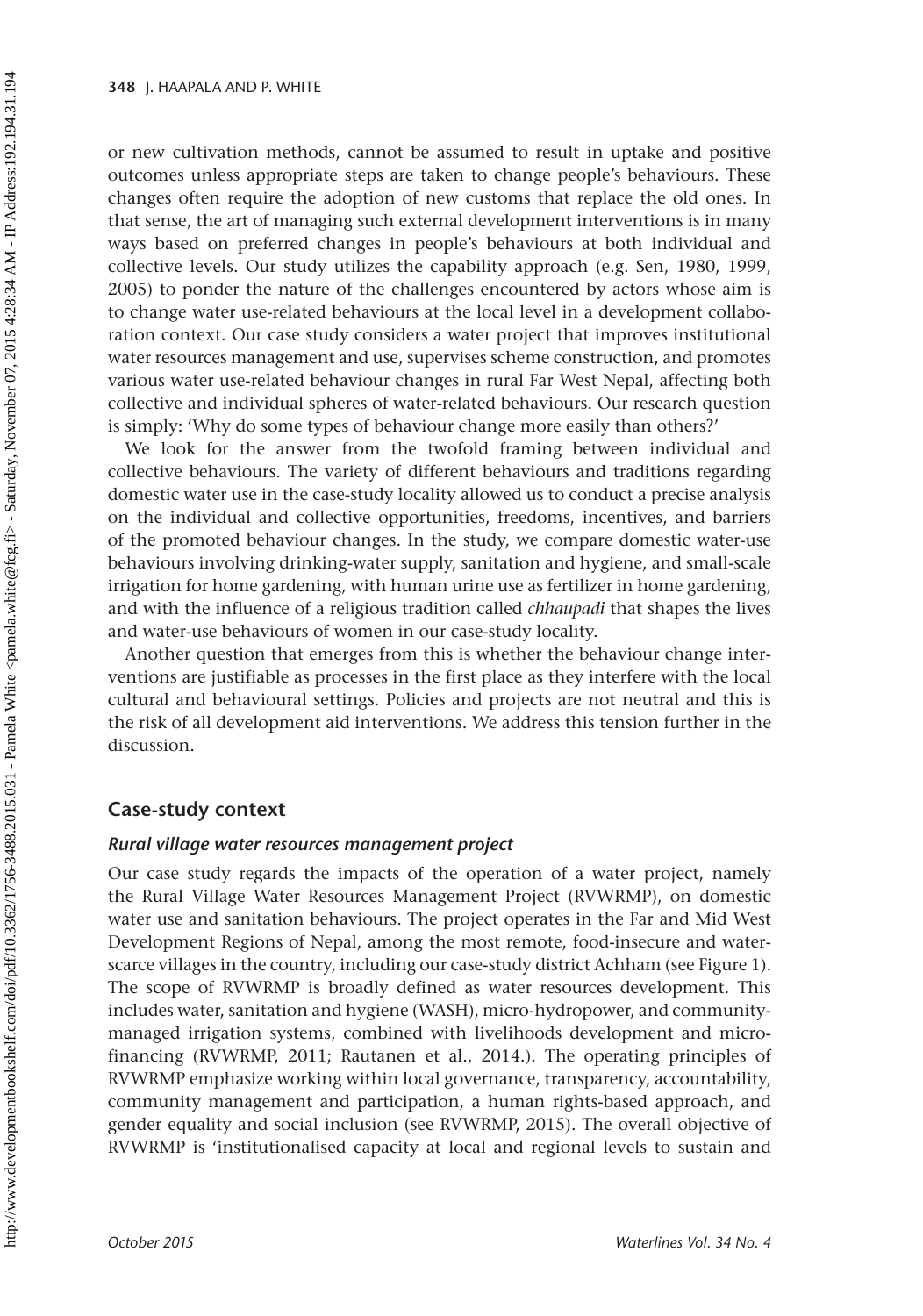<span id="page-2-0"></span>

Figure 1 Map of the case-study district Achham *Source:* provided with permission of RVWRMP II.

continuously improve enhanced quality of life, better environmental conditions and increased opportunities in rural livelihoods in the Project area' (RVWRMP, 2011: 27). The purpose of the ongoing Phase II of RVWRMP is 'to achieve improved well-being and reduced poverty in Project VDCs [Village Development Committees]' (RVWRMP, 2011: 28).

Over the last decade Nepal has put in place a range of national policies, strategies, and campaigns within the WASH sector, many of which include behaviour and cultural change elements. The National Water Plan (2002–17) sets the target for providing access to water supply and sanitation for 100 per cent of the population by 2017. The Rural Water Supply and Sanitation Sector Policy (2004) stipulates that all water projects must aim for universal sanitation access. The National Sanitation and Hygiene Master Plan (2011) guides WASH projects on appropriate means to introduce 100 per cent sanitation coverage via the Open Defecation Free campaign. The Joint Sector Review in 2014 proposed a harmonized approach by all partners (government, donors, non-government organizations, etc.) for a One WASH plan. In addition, the United Nations passed a resolution on the human right to safe drinking water and sanitation in 2010 (and various subsequent resolutions), and this was ratified by Nepal in 2010 (MoUD, 2014; RVWRMP, 2015). These policies and plans set the stage for behaviour change on a grand scale.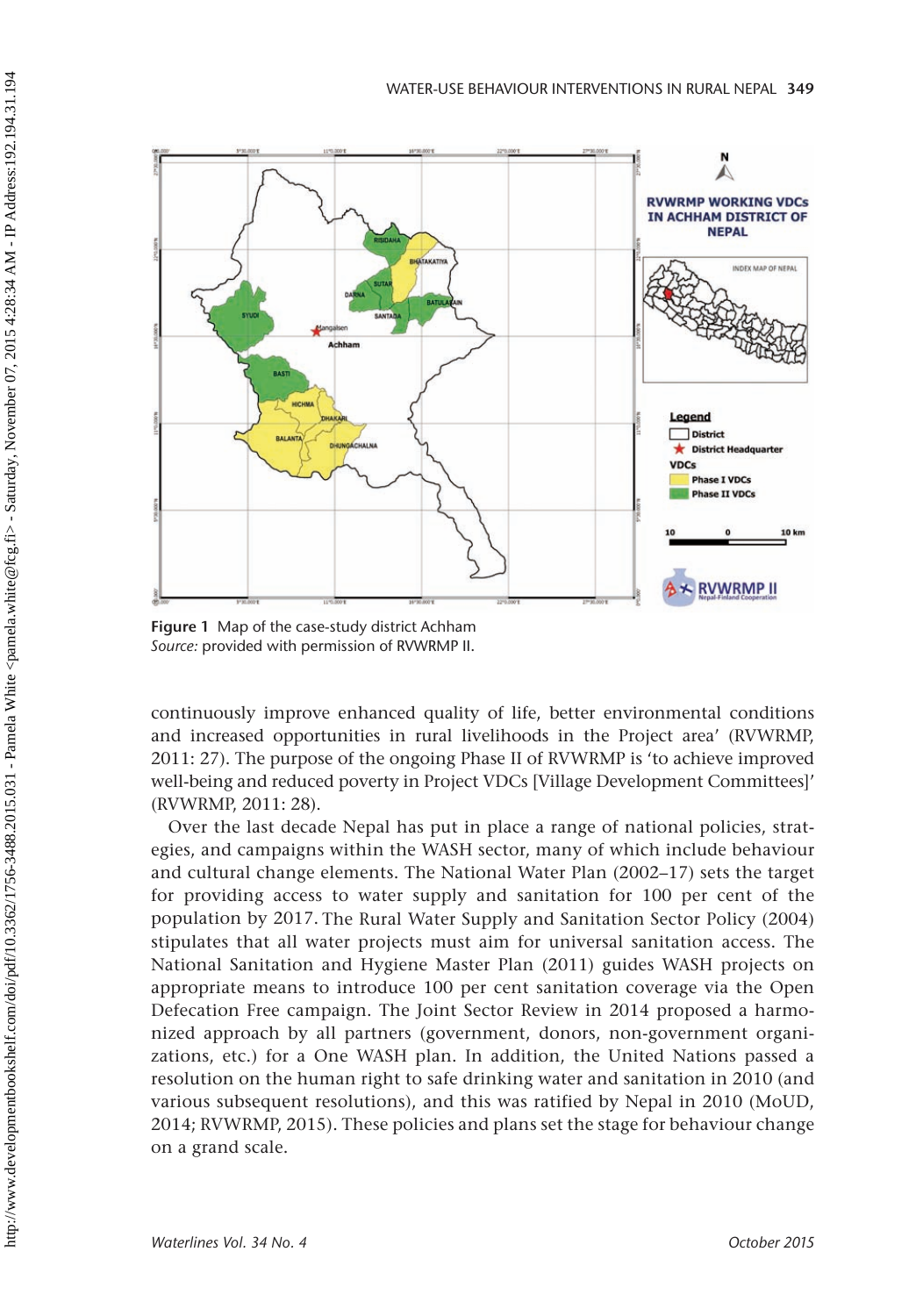### *Suitability of Achham District as our case-study locality*

We considered Achham most suitable for our case-study location for two reasons. Firstly, Achham District is located in the most water-scarce, poorest, and most remote region of the country. Hence, no organized water-supply infrastructure and sanitation facilities had been built in many localities until the recent water-sector interventions. This highlights the prominence of the water use-related changes in the area and sharpens the contrast between the behaviour intervention and the existing customs and traditions.

Secondly, RVWRMP served as a good target for our study as it has operated in Achham since 2006. The project has supported water-supply schemes, hygiene and sanitation, home gardening, micro-hydropower development, irrigation, agricultural development, rural livelihoods development, multiple-use water services, and local institutional capacity building in cooperation with the local administration. Regarding behaviour change promotion in Achham, RVWRMP has organized trainings, workshops, awareness-raising campaigns, interaction programmes, rallies, capacity-building programmes, exposure visits, door-to-door visits, and video shows in cooperation with different government and non-government organizations and stakeholders. One of the most visible results of these activities was the declaration of the district as open defecation free on 8 May 2013. Therefore, the project has clearly promoted and achieved many changes in local behaviours that we have been able to study closer.

# *Background for the analysis: chhaupadi tradition and human urine use as fertilizer*

A religious, cultural tradition called *chhaupadi* gives a special character to the water use-related behaviours in Achham (though this tradition is also present in other districts in the Far West). As per the tradition, women are considered impure during their menstruation (*chhau*) and hence they are prohibited from several types of water use and from participating in family activities, such as entering the house, cooking, touching other people, eating nutritious foods and dairy products, using water taps, using the toilet, and maintaining personal sanitation (RVWRMP, 2008). Usually, women are kept outside their homes in meagre, unfurnished huts or livestock stables for around six days during their menstruation or up to 11 days during and after childbirth (RVWRMP, 2008). One national-level directive, which has not been as well implemented as the WASH-related policies, is the *Chhaupadi* Directive 2064 B.S. (2007), which supports eradication of menstruation-linked discrimination and practices.

RVWRMP has campaigned to eradicate the most serious manifestations of *chhaupadi* tradition (RVWRMP, 2015). In Achham, the villages of Dhakari, Balata, Hichma, Dhundachalna, Sutar, and Bhatakatya were declared *chhau*-hut-free during May and June 2014. However, the *chhaupadi* behaviours continue in many of the villages despite all the activities and declarations. What especially connects *chhaupadi* with water use are the prohibitions on use of drinking water, using the toilet, and cooking, and the restrictions regarding the maintenance of personal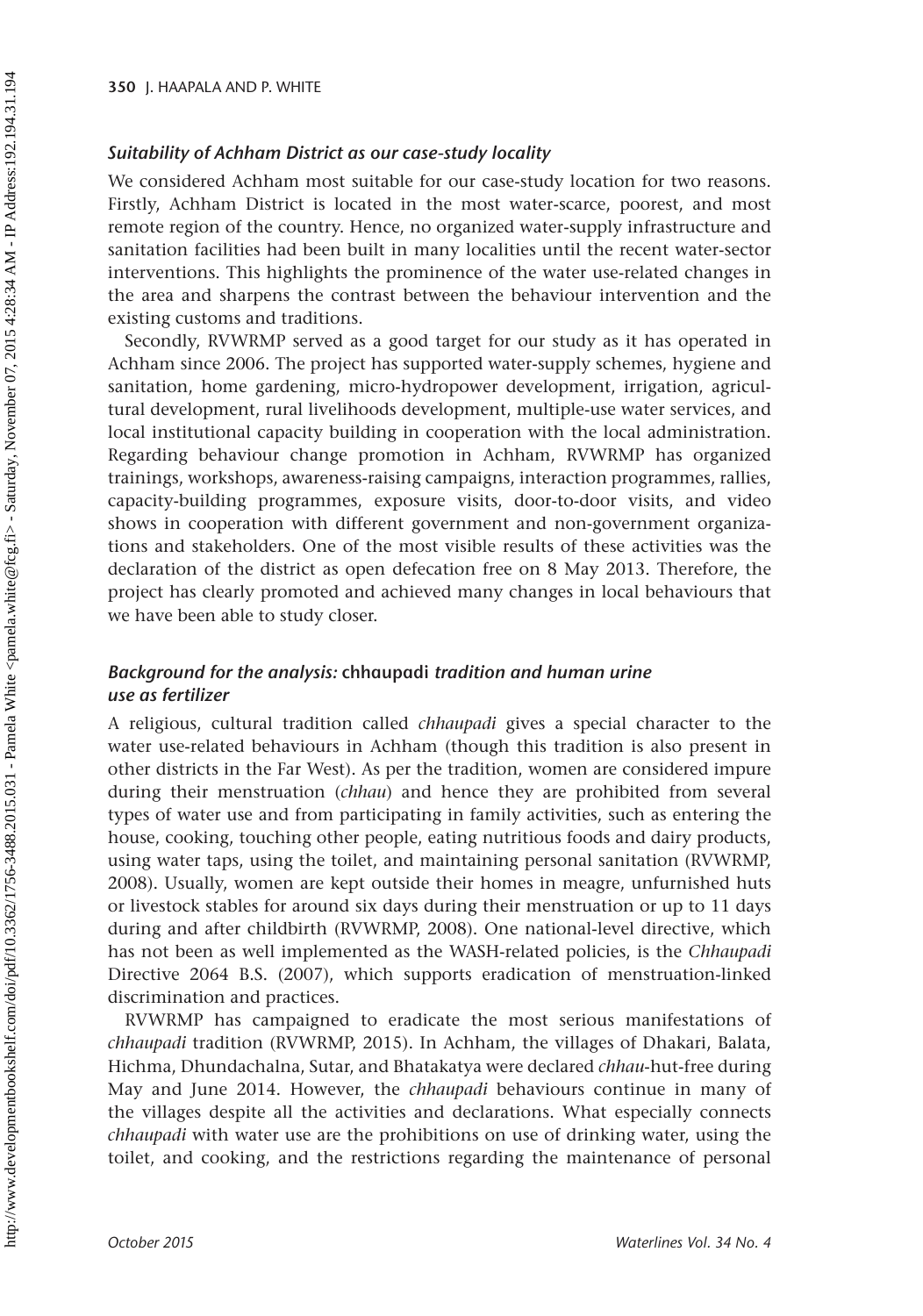hygiene and health. Moreover, the practice strongly controverts the principles of the human rights-based approach and gender equality and social inclusion guidelines of the project (see RVWRMP, 2015). We could rightly ask whether the *chhaupadi*  localities are really open defecation free on the basis that a significant percentage of inhabitants lack access to toilets and basic hygiene during their menstruation.

It is interesting that earlier caste discrimination, which was also considered to be ordained by the gods, has considerably decreased (though not entirely) nowadays, seemingly through a combination of legal and societal pressures, and increased mixing of castes (and to some extent project-led behaviour change). Yet, *chhaupadi* practices prove more difficult to change, perhaps as they are tied to more profound taboos and gender roles, and have most negative impacts on women (RVWRMP, 2008, 2015; Crawford et al., 2014).

Another water use-related behaviour that we studied and which requires some background information is the use of human urine as a fertilizer in the communities, promoted by the livelihoods component of the project. Commercial fertilizer is rarely available in these remote hill areas, leading to limitations in agricultural production from the poor soils. On the other hand, human urine is free, easily available and has considerable benefits for production (Richert et al., 2010). Cow's urine has traditionally been used in Hindu culture as a purification substance. Human urine has been considered unclean, however, and some taboos regarding urine use exist in the area, restricting urine use in some cases. On the other hand, the use of urine has substantially increased in the area since the needed education and adequate technology was provided (Chand and White, 2015).

# **Methodology**

## *Analytical framework*

We apply the capability approach (Sen 1980, 1999, 2004a,b, 2005) as the framework for our analysis by considering changes in people's *capabilities* due to the behaviour change intervention (for clarity, the approach was not utilized by the water project as such, but rather by the researchers as a means of analysing the project work). In general, the approach sees individual capabilities as freedoms and opportunities that one has reason to value. Capabilities can be considered as both the means and ends of 'development' in the sense that capabilities are both opportunities that have value for people *per se,* but they are also instrumental processes that enable opportunities (Sen, 1999). Capabilities are conceived as well-being freedoms, whereas well-being achievements are comprehended within the approach as well-being functionings (Robeyns, 2011). The approach has provided the foundations of the human development paradigm (Fukuda-Parr, 2003; Robeyns, 2003; Fukuda-Parr and Kumar, 2009). It partially builds upon and partially opposes the earlier related concepts about 'primary goods' (Rawls, 1971, 2001) and 'resources' (Dworkin, 1981, 2000), for instance.

Regarding development project contexts, the approach has been used by an increasing number of scholars (see Frediani et al., 2014; Ibrahim and Tiwari, 2014). In the community development context, the approach has recently been applied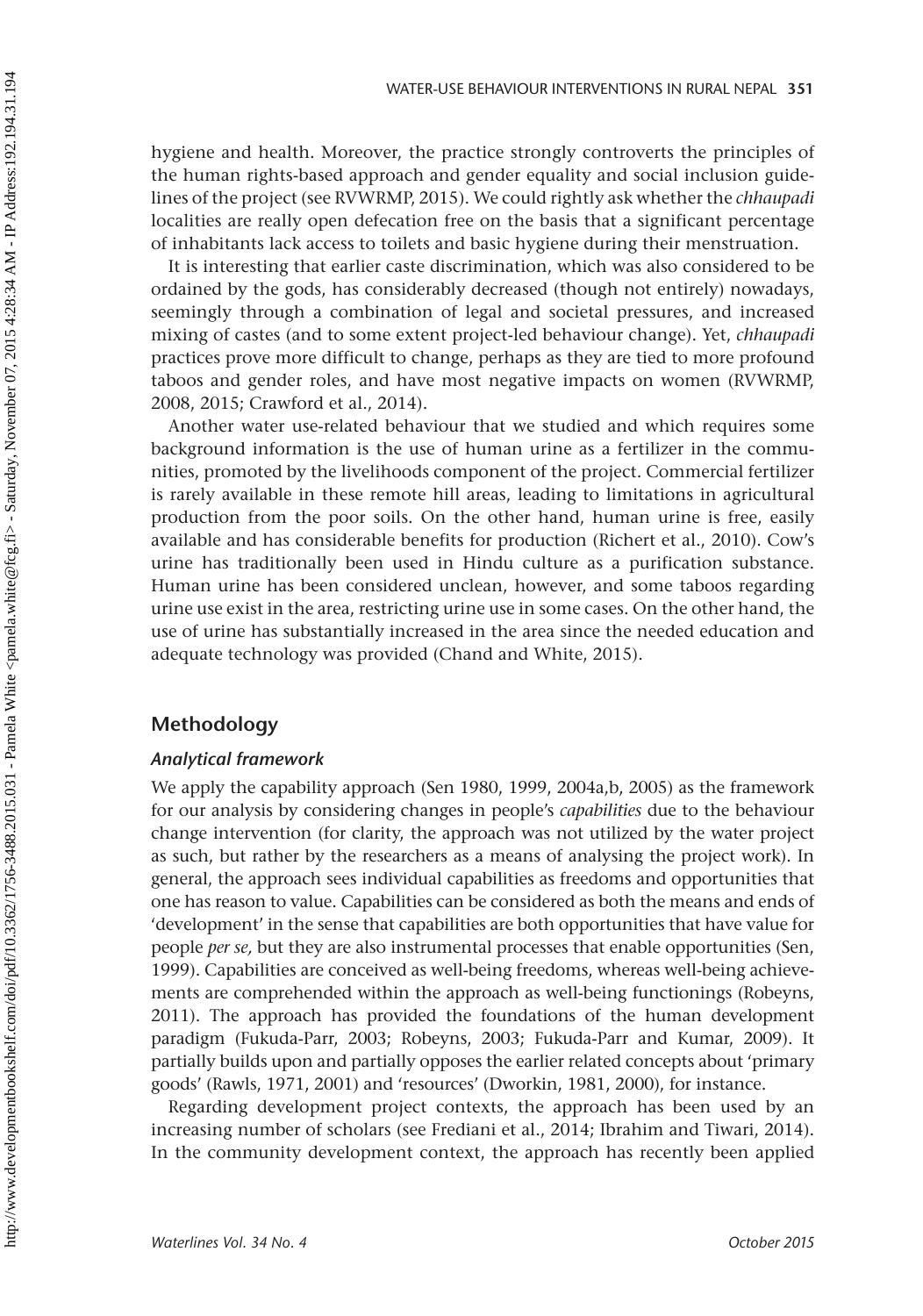to time use analysis (Walker et al., 2014), opportunities evaluation (Biggeri and Ferrannini, 2014), and collective capability and agency-oriented studies (Ibrahim and Tiwari, 2014; Tiwari, 2014), for instance. Many scholars have also addressed and discussed capabilities in the context of collective settings and social behaviours (Stewart, 2005; Ibrahim, 2006; Smith and Seward, 2009).

We, too, apply the approach to community settings, involving individual, collective, and relational spheres of capabilities and agency. Individual agency is defined as 'what a person is free to do and to achieve in pursuit of whatever goals or values she regards important' (Sen, 1985: 206). Furthermore, Tiwari (2014) sees agency as the ability to steer the use of individual or collective capabilities towards valued directions. He understands the collective agency as 'the ability of the community to act on behalf of what the community values and has reason to value' (Tiwari, 2014: 42). As such, the collective agency is seen as a social extension of individual agency. Additionally, Tiwari acknowledges the existence of 'relational agency', which is 'the opportunity and resource structure that can be accessed by the individuals and the community' (Tiwari, 2014: 42).

The three agencies are all represented in our case, too. Relational agency is naturally represented by the water project as the behaviour-change intervener, whereas collective agency is represented by local traditions and customs. In our framework, however, we contrast Tiwari's ideas by emphasizing separate but interlinked individual, collective, and relational agencies, instead of embedded spheres of agencies [\(Figure 2\)](#page-6-0).

# *Data collection*

Our field survey comprised eight group interactions with community people and several other meetings with local people and project personnel. They formed the main basis for the analysis (for more information about the data collection, see [Table A](#page-15-0) in the Appendix). The background experience for the study comes from long-term involvement within the Nepalese water-sector development by the researchers and project personnel. The data collection for this study was executed in a few villages (which are administrative divisions of a district) of Achham District: Dhakari, Hichma, Dhungachalna, and Bhatakatya. The main discussion topics, presented in [Table 1,](#page-6-0) were addressed in irregular order according to the trajectory of the session. We used triangulation to check the reliability and validity standpoints of the methodology and data collection, further discussed in the Appendix.

# **Results and interpretations**

We demonstrate in this section that success in the implementation of the desired water-use behaviour changes largely depended on three features:

- 1. presence of individual choice about participation in collective behaviours;
- 2. degree of *personal incentive* to change behaviours; and
- 3. degree of congruence of promoted behaviour changes within the existing collective behaviours (*social fit*).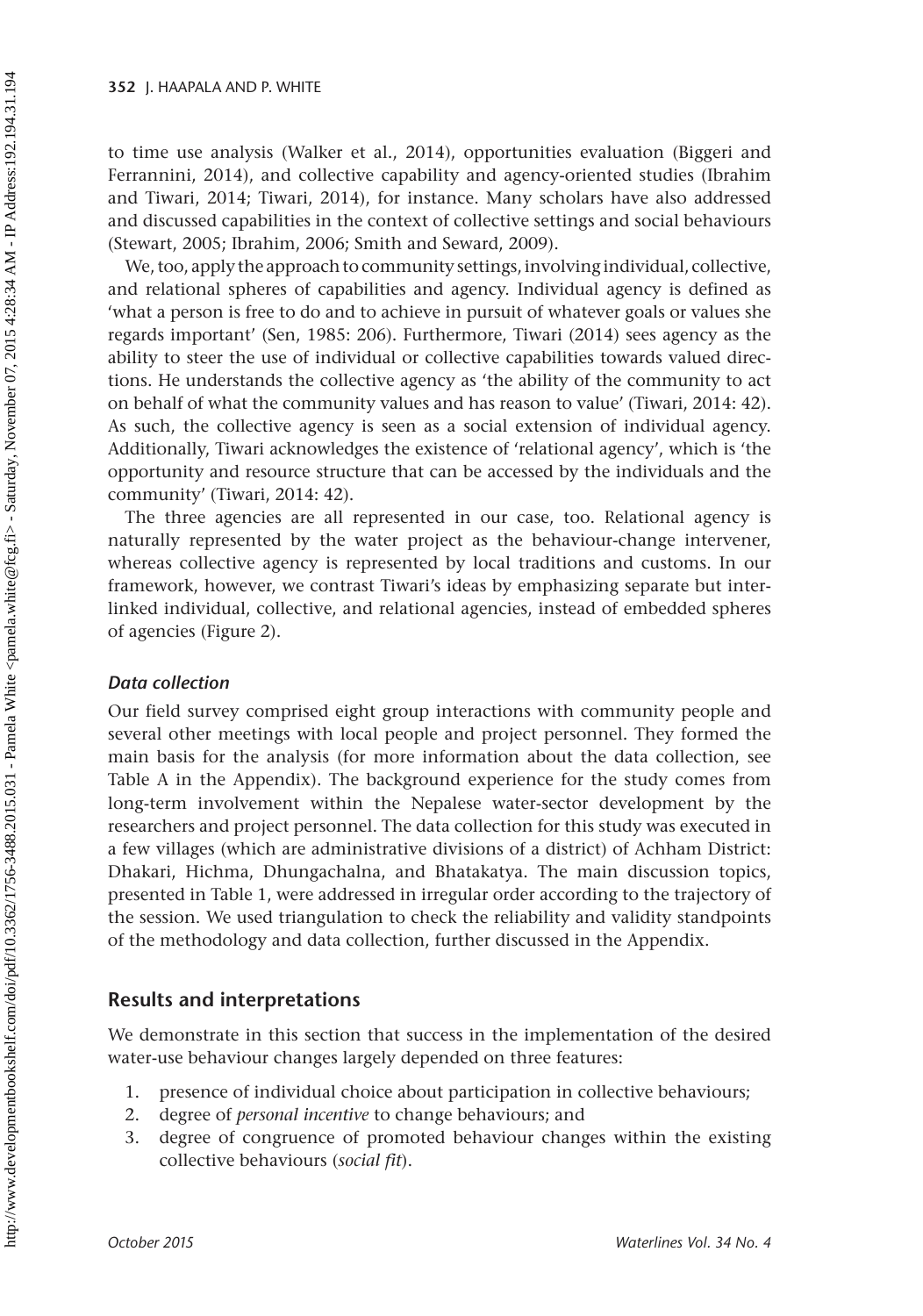<span id="page-6-0"></span>

Figure 2 Analytical framework of the three agencies

Table 1 Main discussion topics of interactions and meetings

| Domestic<br>water-use<br>behaviour<br>(and related<br>home-<br>gardening<br><i>practices</i> ) | Status of drinking water supply<br>Handwashing behaviour patterns and knowledge<br>Possibility for the maintenance of personal hygiene<br>Cleanliness of toilets<br>Possibility to do home gardening<br>Availability of new plants for cultivation and knowledge of cultivation methods<br>Availability of healthy and nutritious food<br>Dietary improvements<br>Use of human urine as a fertilizer in home gardening |
|------------------------------------------------------------------------------------------------|------------------------------------------------------------------------------------------------------------------------------------------------------------------------------------------------------------------------------------------------------------------------------------------------------------------------------------------------------------------------------------------------------------------------|
| Chhaupadi<br>behaviour                                                                         | Existence and features of chhau huts<br>Possibility to stay inside own home during menstruation<br>Possibility to use tap and toilet, and maintain personal hygiene during<br>menstruation<br>Possibility to cook in the kitchen during menstruation<br>Access to healthy and nutritious food during menstruation                                                                                                      |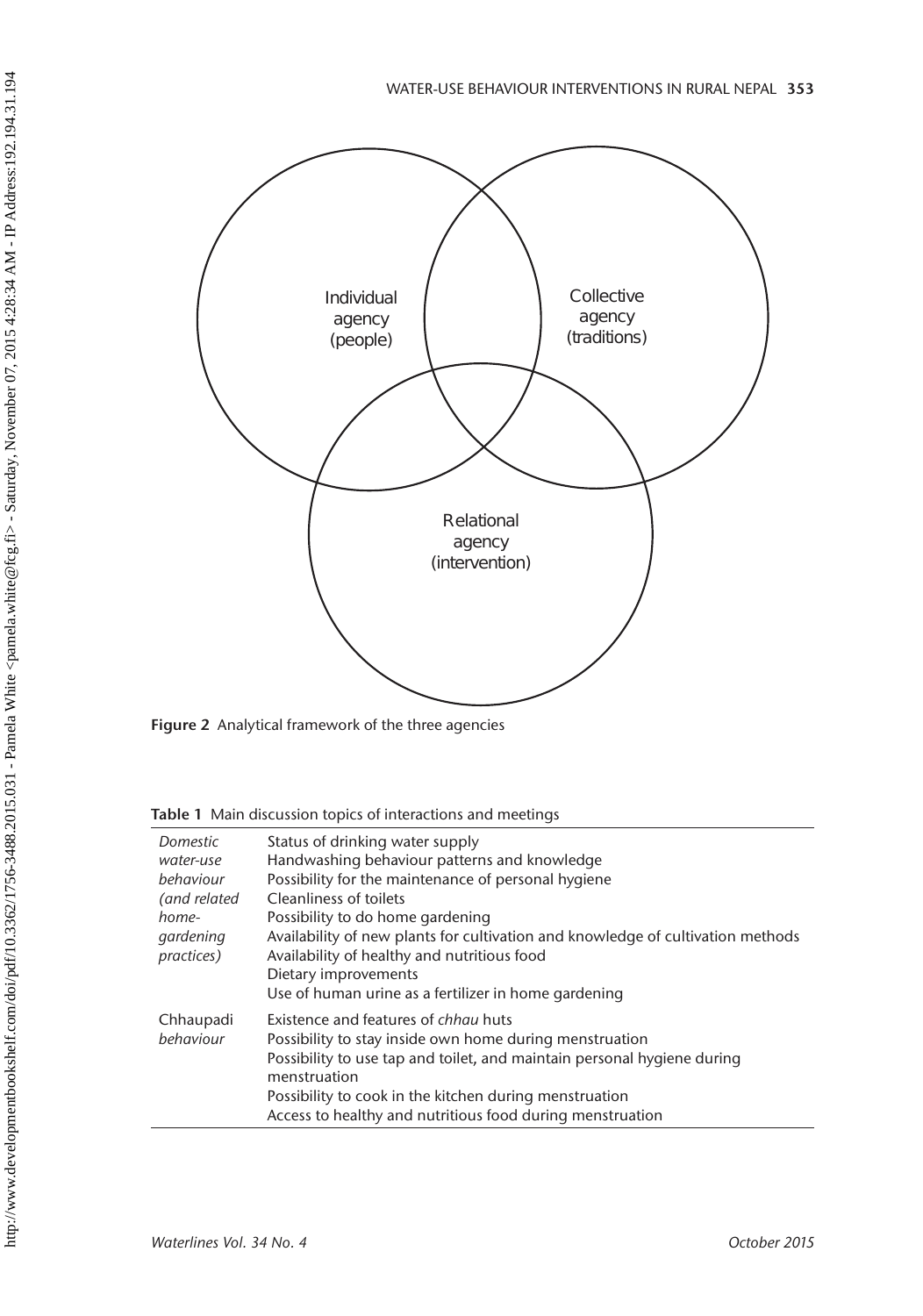| Locations of interactions with locals | Domestic water-use behaviour | Chhaupadi behaviour  |
|---------------------------------------|------------------------------|----------------------|
| Galbal, Dhungachalna-7                | Improved                     | Significant decrease |
| Nandapur, Dhakari-4                   | Improved                     | Significant decrease |
| Daaddanda, Dhakari-5                  | Improved                     | No decrease          |
| Cheutekhale, Hichma-9                 | Improved                     | Significant decrease |
| Sain Bazaar, Dhakari-3                | Improved                     | Significant decrease |
| Dhangneta Chowk, Hichma-6             | Improved                     | Modest decrease      |
| Sain Bazaar, Dhakari-3                | Improved                     | Modest decrease      |
| Bai Pudu Danda, Bhatakatya-5          | Improved                     | Almost abandoned     |

Table 2 Observed status of behaviour changes in the surveyed communities of Achham

Note: location includes the name of the locality, name of the village, and ward number

We begin with a glimpse of the situation regarding the behaviour interventions in Achham. Table 2 summarizes the impacts of the behaviour-change efforts and serves as a background for the other results and interpretations. The main focus of the research remains on examining how and why behaviour changes take place rather than to what extent.

From the table, we see that the basic domestic water-use behaviour changes were successfully achieved throughout the district, whereas the status of *chhaupadi* behaviour change varied from almost total to almost non-existent change. This is probably explained by the fact that the water project has the expertise and experience in promoting the basic water use-related behaviour changes and participatory activities in the field so that the most basic changes come to be successful. However, we analysed the reasons for the differences more closely by classifying them into easy, semi-challenging, and challenging types of change.

## *Easy changes: provision of capabilities that accumulated over the existing customs*

As mentioned, the observed water- and sanitation-related behaviour changes were quite successful and similar throughout the district as the project had long experience of implementing such routine behaviour changes and technology in rural localities. The changes covered handwashing, sanitation, the adoption of new home-gardening and farming practices, and the maintenance of toilets, sanitation, and hygiene. We classified them as easy changes.

Regarding individual choice (feature 1), the locals clearly had a significant degree of freedom in choosing whether to contribute to the establishment of local water institutions and be involved, though the benefits would accrue to the participants. Concerning the second feature, we also observed a strong incentive for participation as the locals willingly got involved in the activities, adopted the new capabilities, and turned them into new water-related behaviours. The changes also had a good social fit (feature 3) because the received new capabilities accumulated over the existing collective customs without modifying the existing traditions significantly.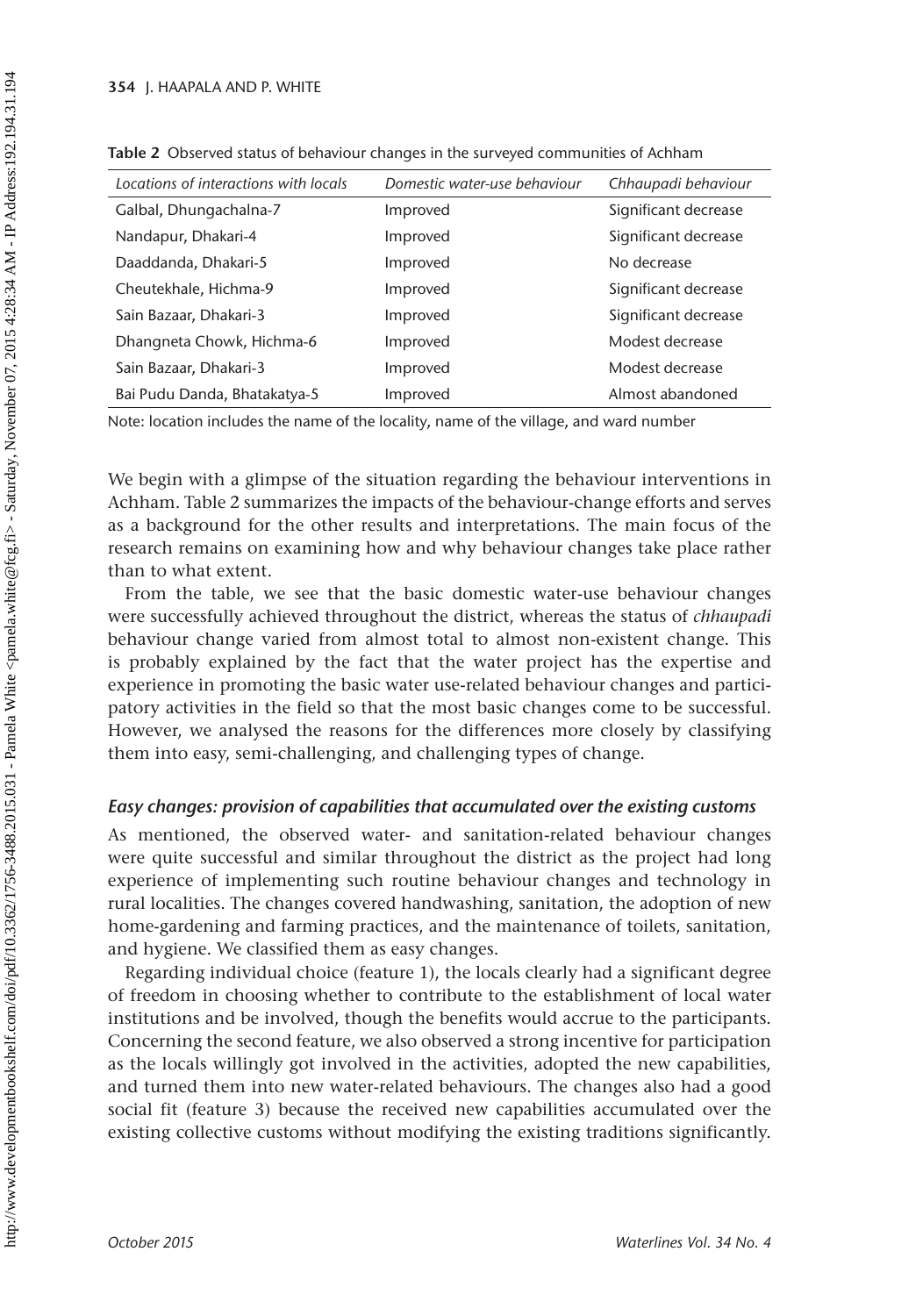It is notable that these benefits accrued to both men and women, increasing the ease of behaviour changes throughout the community.

For instance, in Galbal (Dhungachalna-7), Nandapur (Dhakari-4), Cheutekhale (Hichma-9), and Bai Pudu Danda (Bhatakatya-5), the water-supply schemes, constructed by the locals and largely funded by the water project, enabled improved access to water for drinking, sanitation, and home gardening. Toilets (funded by the householders themselves) provided facilities for maintaining hygiene. The received education enabled enhanced hygiene and sanitation practices, and new farming methods. These changes were adopted freely without difficulty as the people saw the benefits and the changes were socially a close fit.

In Bhatakatya, for instance, the project successfully guided the locals on handwashing using soap or ash, stopping open defecation altogether, and how to use the toilet instead. Education on farming enabled vegetable farming (which was rare in many localities before interventions) and irrigation with the improved water supply and waste-water facilities in the home gardens. This allowed improved diets and better nourishment for the locals, as well as profits from vegetable selling.

# *Semi-challenging changes: provision of capabilities that required changing singular taboos*

We encountered one interesting discussion theme that resided between the easy and challenging types of behaviour change and hence we addressed it separately; that is, human urine as a fertilizer in the communities, promoted by the livelihoods component of the project. We knew from earlier experiences and from the discussions with project personnel that taboos regarding urine use existed in the area which restricted urine use in some cases. On the other hand, we observed that the use of urine had substantially increased in the area after the needed education and adequate technology had been provided.

It is again important to note that in this case people had a significant degree of freedom to choose their behaviour about urine use (feature 1) as participation in trainings and buying the equipment was totally voluntary. The people also had a production incentive to choose the new way of using urine (feature 2) although the impact of taboos clearly decreased its potential utilization as it had not spread through the community. Related to that, the congruence with local customs varied a lot. New behaviours sometimes challenged existing traditional beliefs (dominant collective agency) and led to the adoption of this new behaviour (feature 3), but often we heard that the people had not adopted new behaviours and some presented explanations for that. Again, the behaviour change benefited men and women equally, obviously making the adoption of the new behaviour easier throughout the community.

# *Challenging change: provision of capabilities that required changing existing customs*

The *chhaupadi* behaviour changes were much more complex than the changes described above. Still, RVWRMP promoted the behaviour change for reasons of safety, health,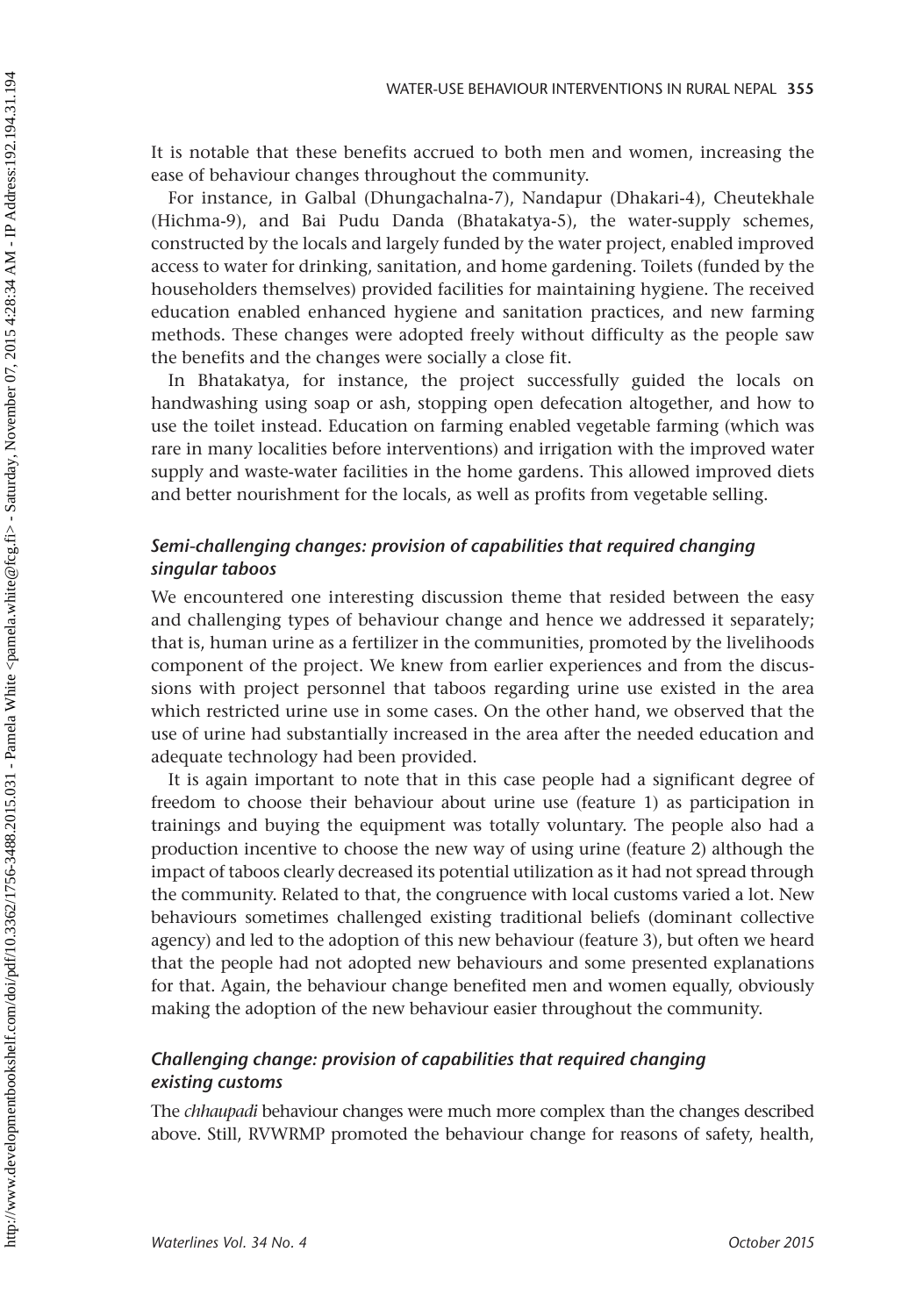gender equality and human rights, and legal reasons. The *chhaupadi-*related behaviour changes produced resistance in the communities (feature 3) as they truly challenged the existing traditional institutions (reflecting the prevalent collective agency in the community). The women had individual incentive (feature 2) to stop following the tradition as its eradication clearly enhanced individual safety, bodily health, and social status for those women who were able to stop, but this incentive was sometimes overridden by the fear of punishment. The following examples also demonstrate that women did not have much real freedom of choice regarding the *chhaupadi* practices as it represented the dominant collective agency (feature 1) in some communities.

Regarding the social fit (feature 3), the key to the *chhaupadi* eradication was increasing social support to the new collective agency (against *chhaupadi*) replacing the old one. It was particularly evident in Bhatakatya, where we observed that the locals had almost entirely abandoned the practice – which was not the case in the other localities. In Bhatakatya, the men fully supported the women to attain and maintain the changes in the village, which was undoubtedly crucial in the male-dominated culture. Furthermore, community members and institutions, such as schools and health posts, organized many interaction programmes, rallies, workshops, and meetings on *chhaupadi*. The locals reported the particular difficulties of convincing community authorities, such as elders, traditional healers, and religious leaders, at the beginning.

Concerning the personal incentive (feature 2), we observed that where the social support for behaviour changes remained weak, community pressure or random accidents were able to prevent the change occurring despite similar government- and project-supported behaviour-change activities. For instance, the participants of the interaction in Dhangneta Chowk (Hichma-6) told how the women who still carried out *chhaupadi* practices were now even worse off than before, because the *chhau*-hut demolition campaigns had resulted in the use of plastic tents as a replacement. The locals also said the situation was more difficult in the neighbouring ward (Hichma-8), where the local religious leaders had resisted the behaviour change.

As for the opportunities for individual choice (feature 1), in Daaddanda (Dhakari-5), for instance, a local woman shared a story of how she lost consciousness when she stayed inside her home for the first time during her menstruation – the god *Mate* had apparently become angry due to the behaviour change, she said. Rumours about this spread among the community people in the ward, and other local women did not dare to change their behaviour after the incident. In this case, the women themselves decided to continue the traditional behaviour. This can be explained by the conventional social environment, as well as women's fear that abandoning *chhaupadi* would in fact reduce their own (and their family's) capabilities, as the gods would punish them.

## **Discussion**

### *Reflections on main findings*

We demonstrated that success in the implementation of the desired water-use behaviour changes depended on three features: 1) presence of individual choice to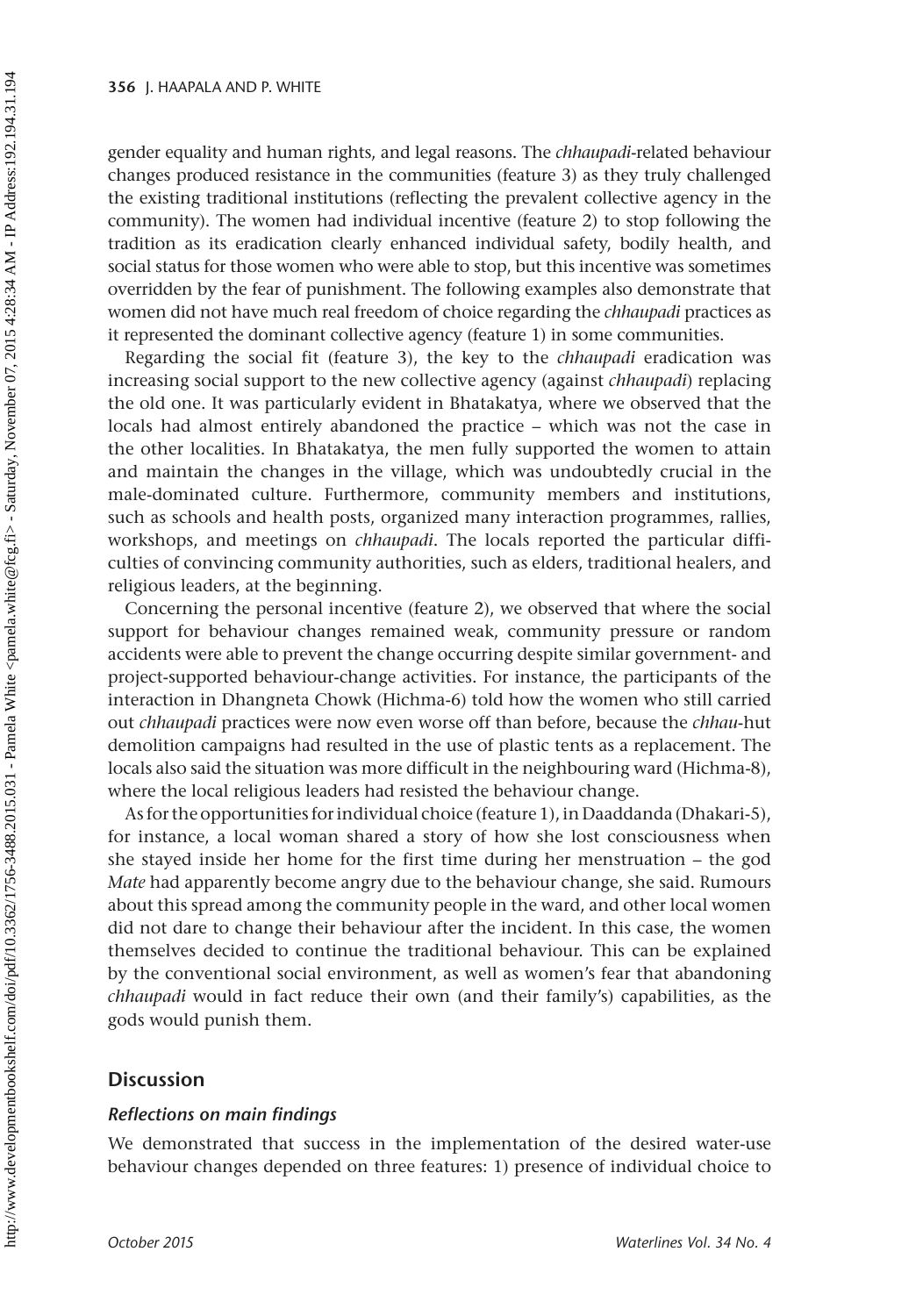participate in collective behaviours; 2) the degree of personal incentive to change behaviours; and 3) the degree of congruence of the promoted behaviour changes with the existing collective behaviours. Additionally, we noted that it was more likely that the new capabilities would be accepted if they accrued to both men and women, uplifting gender equality and equity as the cross-cutting theme of the analysis.

On the other hand, we observed that the ease of behaviour change varied a lot according to type: domestic water-use behaviours were the easiest to change, urine use was semi-difficult, and *chhaupadi*-related behaviour changes were the most difficult to achieve. We can locate the results and the reasons for the observed differences in a matrix configuration (see Figure 3). The matrix merges the main findings by illustrating the observed changes according to their difficulty and the three explanatory features.

| East of Bridge<br>Os Fricando                  | 1.Individual<br>agency on<br>choosing about<br>participation | 2.Individual<br>incentive to<br>behavior change | 3. Social fit of<br>behavior change |
|------------------------------------------------|--------------------------------------------------------------|-------------------------------------------------|-------------------------------------|
| Easy                                           | Domestic water<br>use behaviours                             | Domestic water<br>use behaviours                | Domestic water<br>use behaviours    |
| changes                                        | Human urine use<br>as a fertilizer                           | Human urine use<br>as a fertilizer              |                                     |
| Semi-<br>challenging or<br>variable<br>changes |                                                              | Chhaupadi                                       | Human urine use<br>as a fertilizer  |
| Challenging<br>changes                         | Chhaupadi                                                    |                                                 | Chhaupadi                           |

Figure 3 Behaviour change – explanatory feature matrix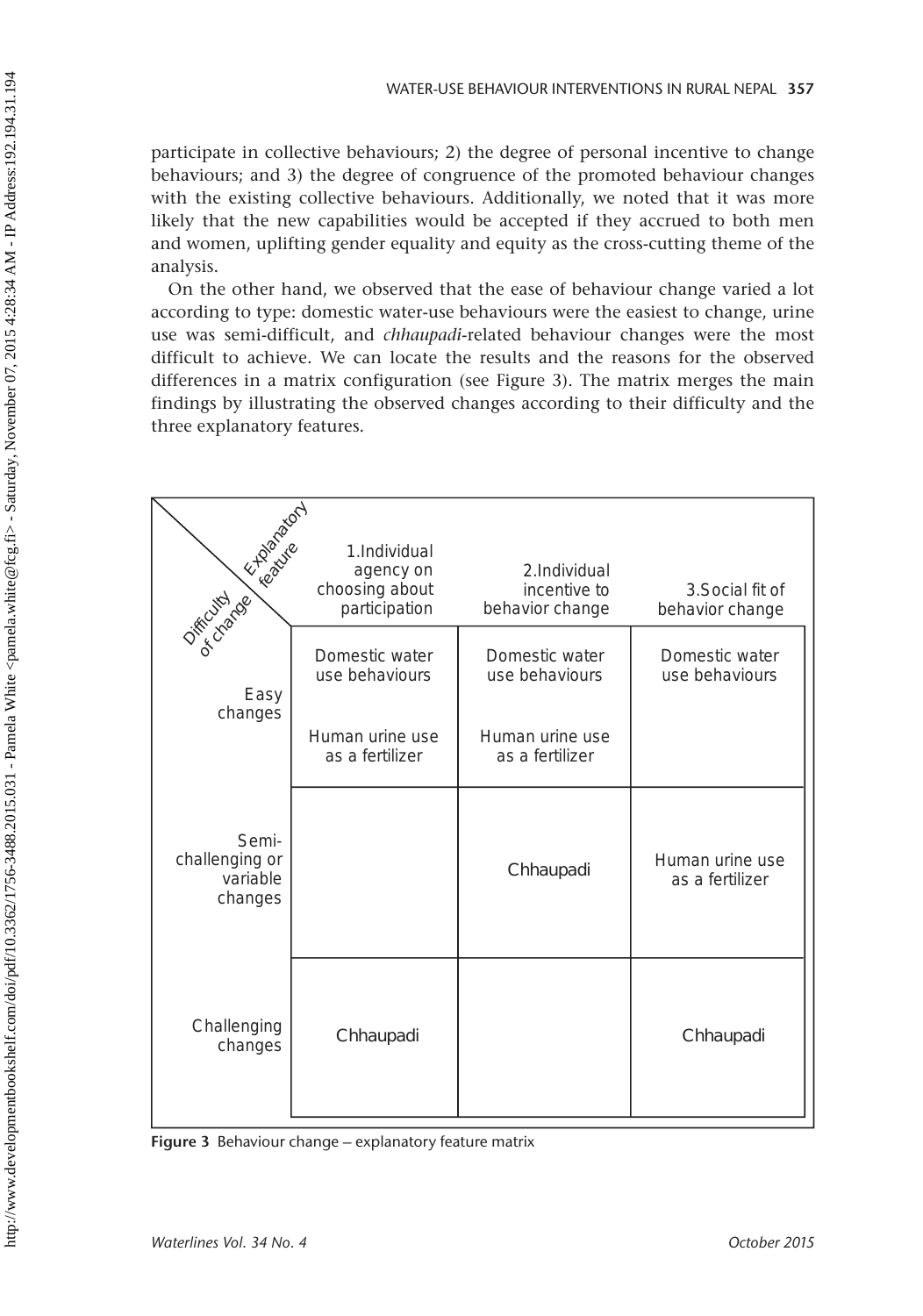We suggest that this study and the matrix can provide a design for predicting the possible opportunities and challenges regarding behaviour changes in the field, as well as being a tool for evaluating the impacts and pondering the reasons behind the changes. The reckoning of features similar to the observed ones, located within the explanatory feature matrix, would offer a suitable framework for such analysis. The explanatory features may and should change according to the context, though we believe that the features we found are universal rather than context specific. Nevertheless, analysing the reasons why some behaviours change more easily than others and locating them within the matrix allows more comprehensive understanding of the underlying problems, their reasons, and ways forward.

Interestingly, the results revealed differences between the individual and social aspects of capabilities. Tiwari (2014) demonstrated in his case study how collective agency empowered women's groups in rural India. Our study utilized a similar analytical framework, and demonstrated that such collective agency enables some but also prevents other individual capabilities, as collective agency may also restrict individual agency. The study revealed how *chhaupadi* was clearly collectively sustained and fostered communal affiliation in the sense of being able to engage in communal traditions, but denied women individual choice. On the other hand, the tradition also reduced and restricted some other basic capabilities, especially related to women's bodily health and integrity, and control over one's environment, and was linked to social inequality and gender discrimination.

Hence, the study did not support the idea that collective agency would automatically increase and support individual agency and capabilities. The collective sphere can support individual agency but it may also restrict it. Following our approach, we argue that this inevitable preference of some capabilities over others should be primarily expressed on the basis of what each person has reason to value. Sen argues that the way for individuals to impact collective capabilities and agency is through 'collective reasoning', which postulates that one should have the capability to affect collective agency and one's role within that:

If traditional way of life has to be sacrificed to escape grinding poverty or minuscule longevity, then it is the people directly involved who must have the opportunity to participate in deciding what should be chosen. The real conflict is between 1) the basic value that the people must be allowed to decide freely what traditions they wish to follow; and 2) the insistence that established traditions be followed, or, alternatively, people must obey the decisions by religious or secular authorities who enforce traditions – real or imagined. […] An attempt to choke off participatory freedom on grounds of traditional values simply misses the issue of legitimacy and the need for the people affected to participate in deciding what they want and have reason to accept. (Sen, 1999: 31–2)

In that regard, real individual freedom of choice about participation in collective traditions, and the capability to affect collective agency through public reasoning become the most important principles that should steer behaviour-change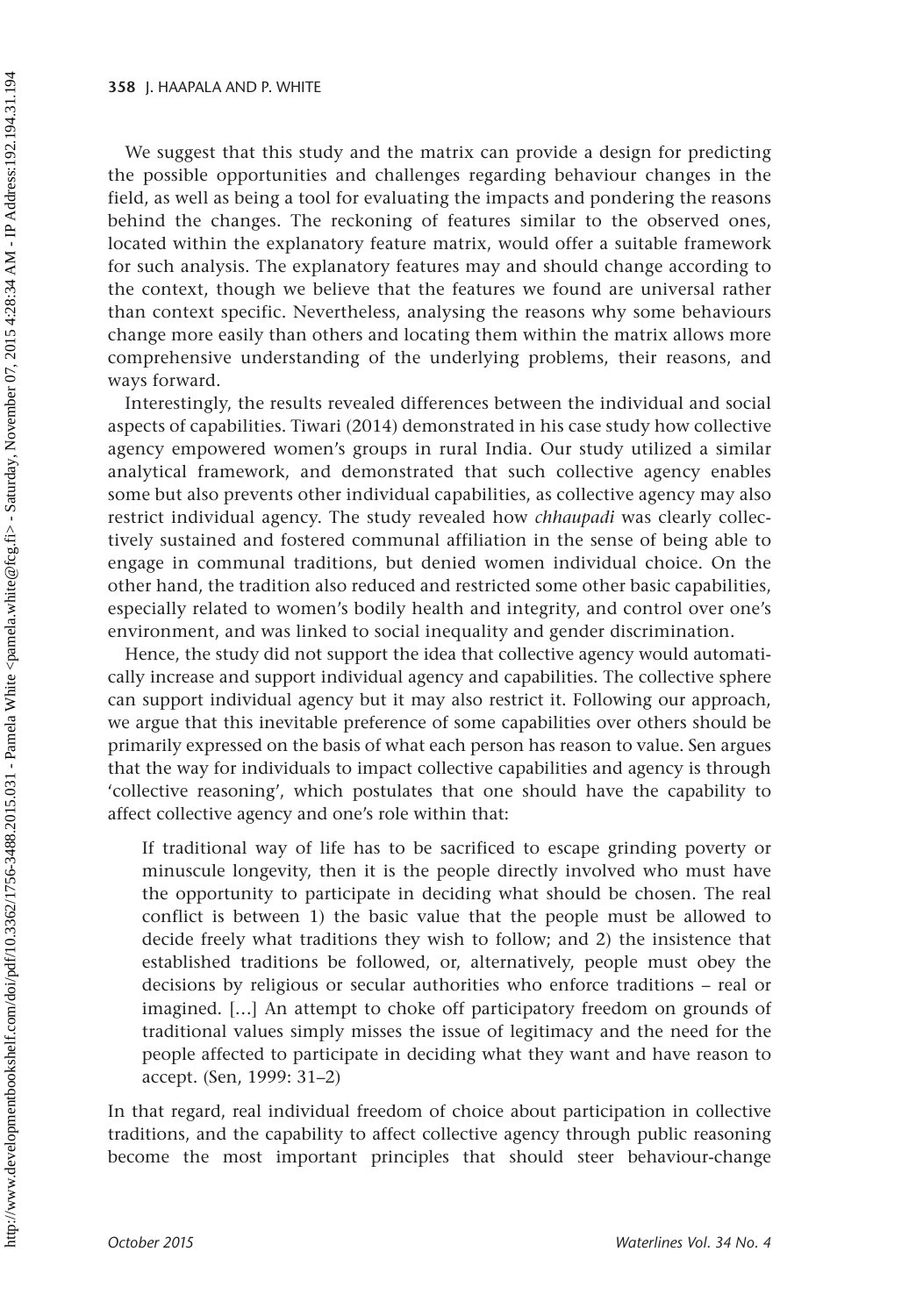interventions. We believe that similar logic may be utilized in the context of the justifiability of interventions in general, as we discuss further.

# *Capability approach and intervention justifiability*

One question that naturally emerges from our research themes is whether behaviour-change interventions are justifiable as processes in the first place, as they interfere with the local cultural and behavioural settings. It could be argued that the project is acting in a neocolonialist fashion, imposing Nordic ideals of gender relations and social inclusion on a totally different society. Policies and projects are not (and cannot be) neutral and this is the risk of all development aid interventions. The alternative option might be to do nothing, allow the status quo to continue, or to promote cultural preservation.

All these alternatives, however, are not neutral, as refraining from doing something that one would be capable of doing is actually a value-laden, active choice rather than a neutral consequence. In that sense, the capability 'to do' and 'to be' is crucial, whether utilized or not. This links justifiability with the capability approach. This compares with, for instance, Lukes' (2005) view of power as a feature of an agent that is independent of the actual choice to actively use it. (For Lukes, having the power to influence matters, regardless of the activity or passivity of the holder).

Sen (2005) argues that the capability approach provides a means for assessing real individual capabilities by considering simultaneously both personal opportunities and valuations. But he also stresses that the approach does not offer means to assess the process of how the capabilities should be improved (Sen, 2005). Hence, a tension on whether and how to intervene in behaviours remains. As long as we lack a clearly objective basis for justification, we must admit that the values and views of the change agents are never by any means neutral, but that they are natural and inevitable characteristics of powerful agents. We argue that one should be glad if such power-holders actively (rather than passively) aim to work for the good of the beneficiaries (rather than for some other more selfish objective).

The capabilities approach gives still another perspective to the debate. (First, we need to acknowledge that the following arguments are based on the general assumptions of the liberal and individualistic tradition in social philosophy.) In our case-study context, we naturally focused on the most basic human capabilities. Many scholars have listed such basic capabilities (see Alkire and Black, 1997; Nussbaum, 1997, 2000, 2003; Robeyns, 2003). We present here Martha Nussbaum's list of 'central human capabilities', for example: 1) life; 2) bodily health; 3) bodily integrity; 4) senses, imagination, and thought; 5) emotions; 6) practical reason; 7) affiliation (social inclusion and status); 8) (interconnection with nature and) other species; 9) play; and 10) control over one's (political and material) environment (Nussbaum, 2003).

What is significant in the arguments on the basic capabilities is the awareness that we are in many ways fundamentally similar as human beings, hence we share the need for certain basic capabilities and freedoms, regardless of our socio-cultural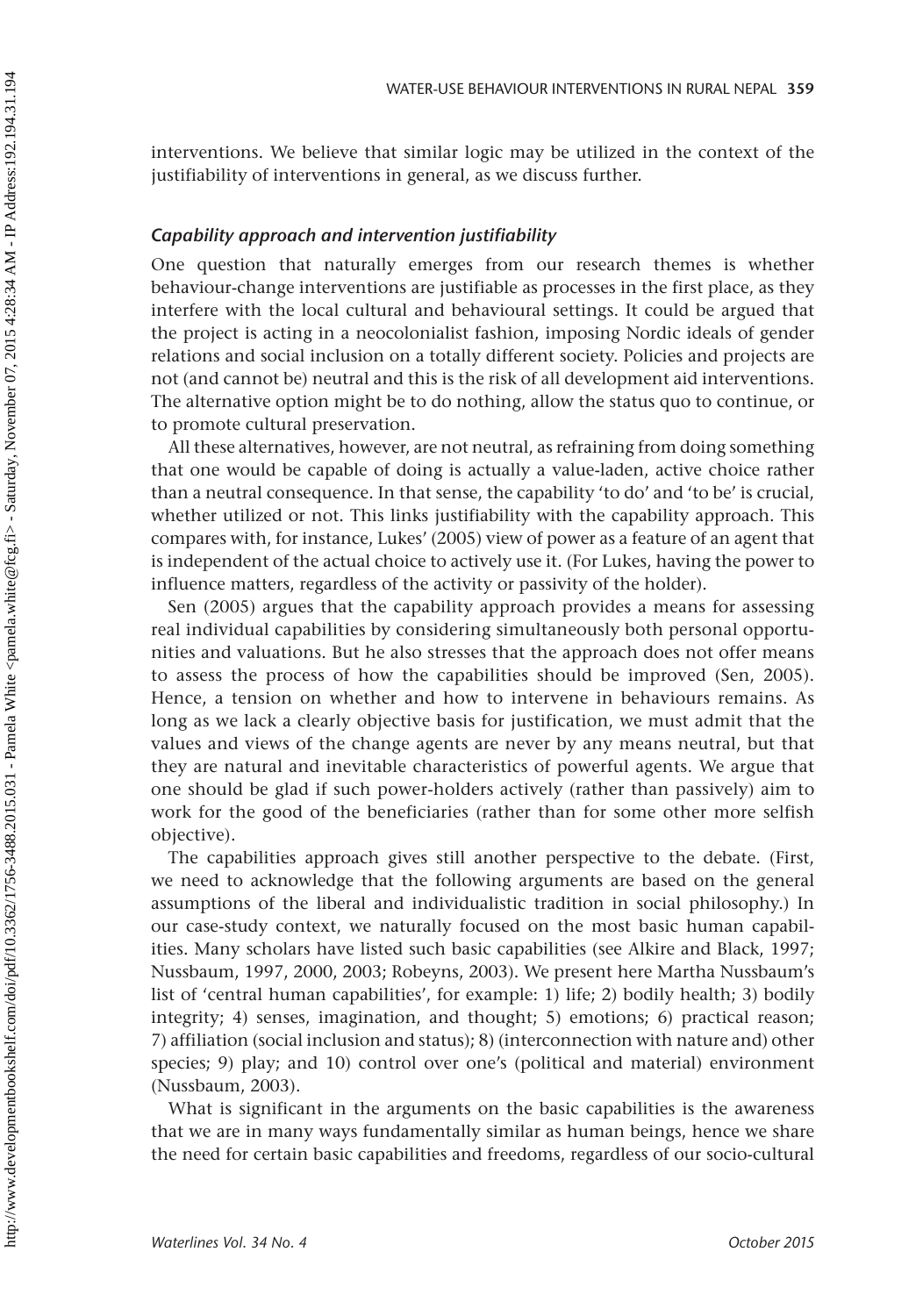backgrounds, aims, or personal intentions. Within the approach, poverty is regarded as the deprivation of such basic freedoms and opportunities (Nussbaum, 2003; Robeyns, 2003; Sen, 2004a). An intervention as a means to reduce poverty therefore is a strong argument for the justifiability of such interventions that aim to enhance those individual freedoms and capabilities.

In this case, the intervention clearly aimed to enhance the most basic individual capabilities and freedoms of choice for the community people, especially for women, which they lacked within conventional social settings. Behaviour-change intervention can be therefore justified as the project operated to improve individual freedom of choice over people's own lives. In the long run, access to toilets for menstruating women also improves overall sanitation, which is beneficial for the whole community. However, as the question of how we should intervene in other cultural settings remains, we call for further discussion on how to enhance the capability-building modalities and to promote individual freedoms and opportunities.

## *Remarks on why addressing behaviour change is critical for water experts*

Successful behaviour change, of whatever kind, is critical for the uptake of the new technologies offered by development projects. As mentioned, simply providing the technologies cannot be assumed to result in uptake and positive outcomes unless appropriate steps are taken to change behaviours of users. These steps are not always possible to implement without prompting.

The authors acknowledge that water programmes cannot (and should not) choose desired behaviours for further promotion according to how easy they are to implement. Well-justified foundations, such as the capability approach or the human rights-based approach, define that some capabilities and rights are common to all. Governments and donor projects such as RVWRMP should strive to provide access to basic levels of water and sanitation to all, irrespective of the level of difficulty.

Additionally, in our case, the arguments for behaviour interventions are not purely the attitudes of the donor and advisers, as the actions of the project are in line with Nepalese government policy. It is the traditional practice of local government staff and community that is sometimes out of step with national policy (in fact, they are often quite unaware of government policies and laws). By facilitating any sort of questioning of norms in the community, change is provoked.

# **Conclusions**

We scrutinized why some types of domestic water-use behaviour change more easily than others through a case study of a water-use intervention in rural communities in Nepal. The individual and collective factors that influenced the ease of behaviour changes were much easier to implement when individual freedom of choice was not restricted by social conventions and when the users had clear incentives to change their behaviour. The provision of new capabilities that simply emerged besides the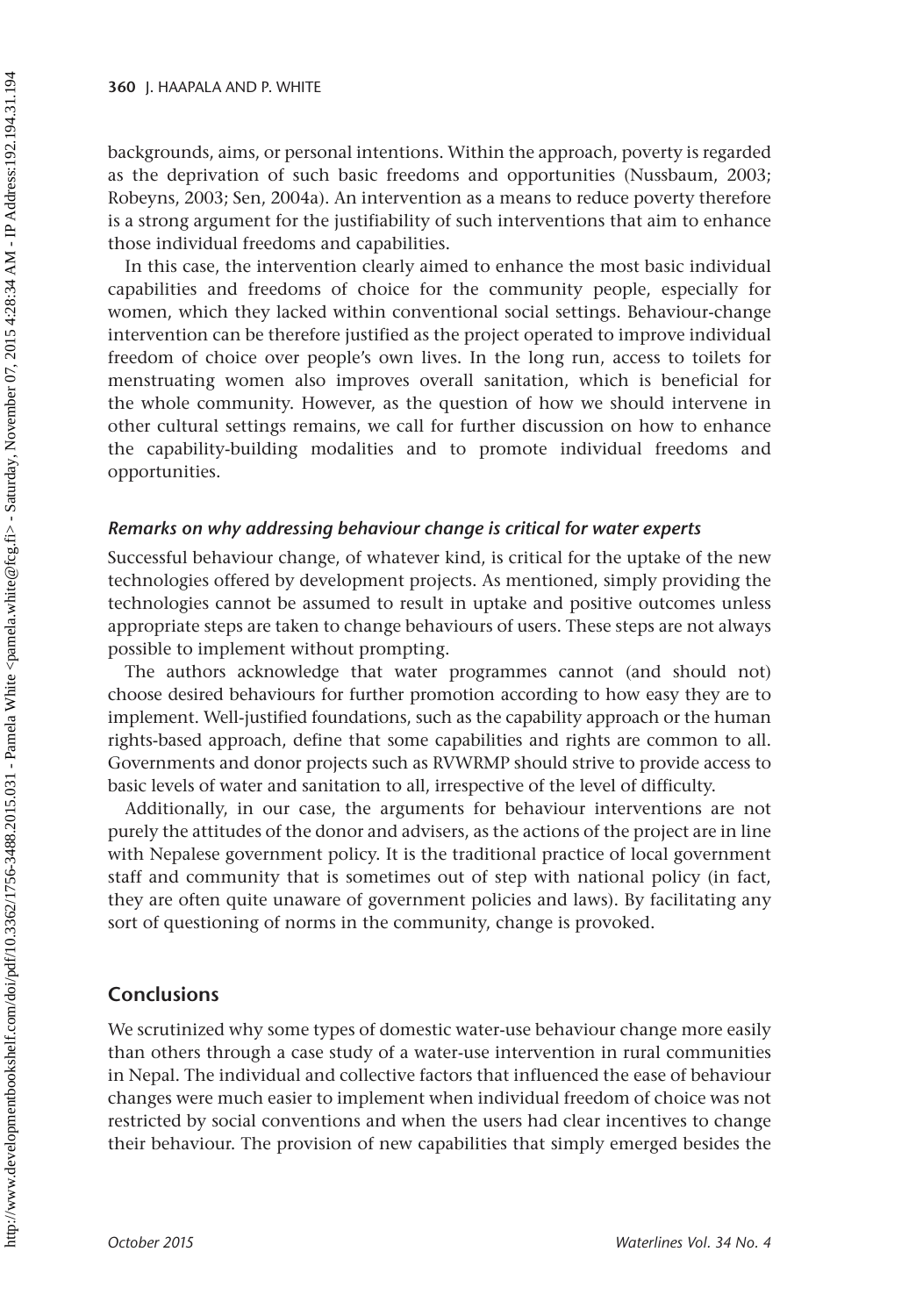existing customs was much easier to implement than capabilities that required changes in existing customs.

Furthermore, we observed that individual and collective agencies confronted each other in some cases and the existing collective agency, represented by traditions, often restricted individual freedom in many ways. We also noted as a cross-cutting issue that it was more likely that the new capabilities would be accepted if they were relevant to both men and women.

We suggest that this study could provide a design for predicting the possible opportunities and challenges regarding behaviour changes in the field. The analysis of similar features (individual choice, individual incentive and social fit) would offer a suitable frame for analysis in other settings. The question remains of how we should intervene in other cultural settings, and we call for further discussion on how to enhance capability-building modalities to promote people's freedoms and opportunities

## **Acknowledgement**

We are grateful for the participation of the community and the staff of RVWRMP, and Maa- ja Vesitekniikan Tuki ry for funding the research.

# **Appendix: reliability and validity standpoints**

The interactive sessions were semi-structured, with only the main agenda and themes specified in advance. The length of the sessions varied from an hour to several hours. All the interactions and meetings were held in Nepalese, with interpretation by project personnel. Two team members wrote notes on all the sessions and five group sessions were audio-recorded and later translated for us. The group interactions are listed in [Table A.](#page-15-0)

We used triangulation to check the reliability and validity of the outcomes from the interactions. First, we organized door-to-door monitoring, usually right after the interactions, to inspect the current situation in reality. The other triangulation methods involved constant discussions with the field staff and project specialists during the intensive field survey. Furthermore, we asked local teachers and administrative institution members to assess the state and trend of the current behaviour and behaviour changes in their villages.

Potential inaccuracies in data collection related mostly to the measurement of monitored changes, which were not at the core of the study. The estimations unavoidably depended on the sincerity of the respondents and the local institutions' ability to make reliable estimations about their neighbourhoods. Door-to-door monitoring could be carried out only in a limited number of residences in the scattered rural villages.

*Chhaupadi* is obviously a sensitive subject. We were aware of the possibility of getting dishonest or incomplete answers, and arranged the interactions in a way that enabled us to cross-check the answers from other local participants. These notes emphasize the importance of using triangulation for reliability checks.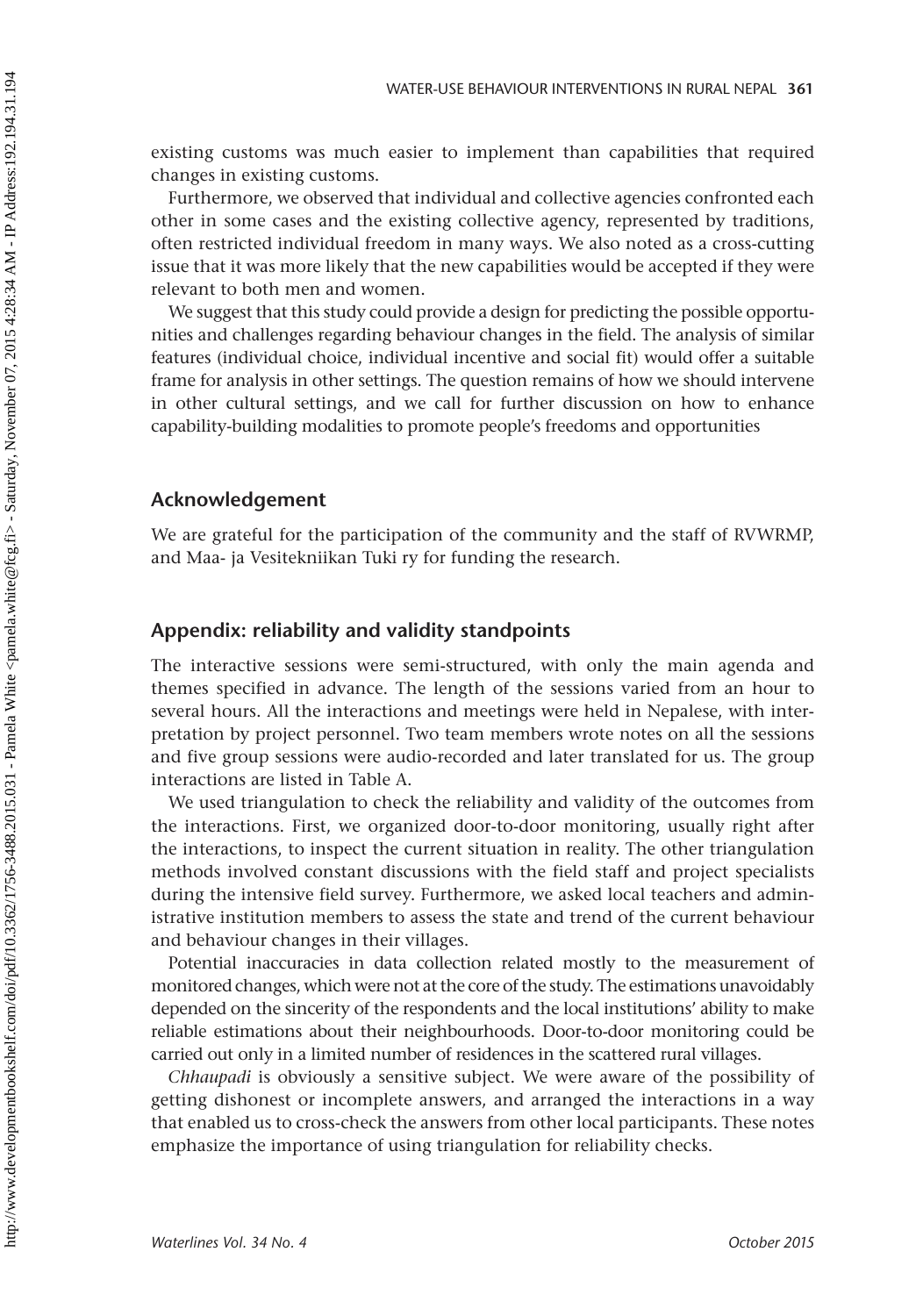| Type of communication              | Location                     | Date (2014) | Participants     |
|------------------------------------|------------------------------|-------------|------------------|
| Meeting with the<br>Achham LDO     | District Office, Mangalsen   | 28 November | <b>LDO</b>       |
| Interaction with locals            | Galbal, Dhungachalna-7       | 29 November | 9 women, 3 men   |
| Interaction with locals            | Nandapur, Dhakari-4          | 29 November | 9 women, 19 men  |
| Interaction with locals            | Daaddanda, Dhakari-5         | 30 November | 15 women, 9 men  |
| Interaction with locals            | Cheutekhale, Hichma-9        | 30 November | 6 women, 7 men   |
| Interaction with locals            | Sain Bazaar, Dhakari-3       | 30 November | 30 women, 10 men |
| Meeting with school<br>teachers    | school yard, Hichma-4        | 1 December  | 6 teachers       |
| Interaction with locals            | Dhangneta Chowk, Hichma-6    | 1 December  | 30 women, 31 men |
| Meeting with V-WASH-CC             | Sain Bazaar, Dhakari-3       | 2 December  | V-WASH-CC        |
| Interaction with locals            | Sain Bazaar, Dhakari-3       | 2 December  | 7 women, 37 men  |
| Interaction with locals            | Bai Pudu Danda, Bhatakatya-5 | 4 December  | 18 women, 27 men |
| Meeting with a school<br>principal | Mastamandu, Bhatakatya-5     | 5 December  | Principal        |

<span id="page-15-0"></span>Table A Group interactions and key-informant meetings for this case study

Note: location includes the name of the locality, name of the village, and ward number. V-WASH-CC: Village-WASH-Coordination Committee; LDO: local development officer (head official of a district).

# **References**

Alkire, S. and Black, R. (1997) 'A practical reasoning theory of development ethics: furthering the capabilities approach', *Journal of International Development* 9(2): 263–79.

Biggeri, M. and Ferrannini, A. (2014) 'Opportunity gap analysis: procedures and methods for applying the capability approach in development initiatives', *Journal of Human Development*  and Capabilities 15(1): 60–78 [<http://dx.doi.org/10.1080/19452829.2013.837036>](http://dx.doi.org/10.1080/19452829.2013.837036).

Chand, C. and White, P. (2015) 'Productive sanitation successfully links toilets and livelihoods', in *Fifth International Dry Toilet Conference*, Finland <[http://www.huussi.net/en/activities/](http://www.huussi.net/en/activities/dt-2015/dt-2015-full-papers/5-solutions-to-food-security/) [dt-2015/dt-2015-full-papers/5-solutions-to-food-security/>](http://www.huussi.net/en/activities/dt-2015/dt-2015-full-papers/5-solutions-to-food-security/). [accessed 8 September 2015].

Crawford, M., Menger, L. and Kaufman, M. (2014) '"This is a natural process": managing menstrual stigma in Nepal', *Culture, Health & Sexuality* 16(4): 426–39 <[http://dx.doi.org/10.10](http://dx.doi.org/10.1080/13691058.2014.887147) [80/13691058.2014.887147>](http://dx.doi.org/10.1080/13691058.2014.887147).

Dworkin, R. (1981) 'What is equality? Part 2: Equality of resources', *Philosophy and Public Affairs*, 10: 283–345 [<http://www.jstor.org/stable/2265047>](http://www.jstor.org/stable/2265047).

Dworkin, R. (2000) *Sovereign Virtue: The Theory and Practice of Equality*, Cambridge, MA: Harvard University Press.

Frediani, A.A., Boni, A. and Gasper, D. (2014) 'Approaching development projects from a human development and capability perspective', *Journal of Human Development and Capabilities*, 15(1): 1–12 [<http://dx.doi.org/10.1080/19452829.2013.879014>](http://dx.doi.org/10.1080/19452829.2013.879014).

Fukuda-Parr, S. (2003) 'The human development paradigm: operationalizing Sen's ideas on capabilities', *Feminist Economics* 9(2/3): 301–17 [<http://dx.doi.org/10.1080/1354570022000077980>](http://dx.doi.org/10.1080/1354570022000077980).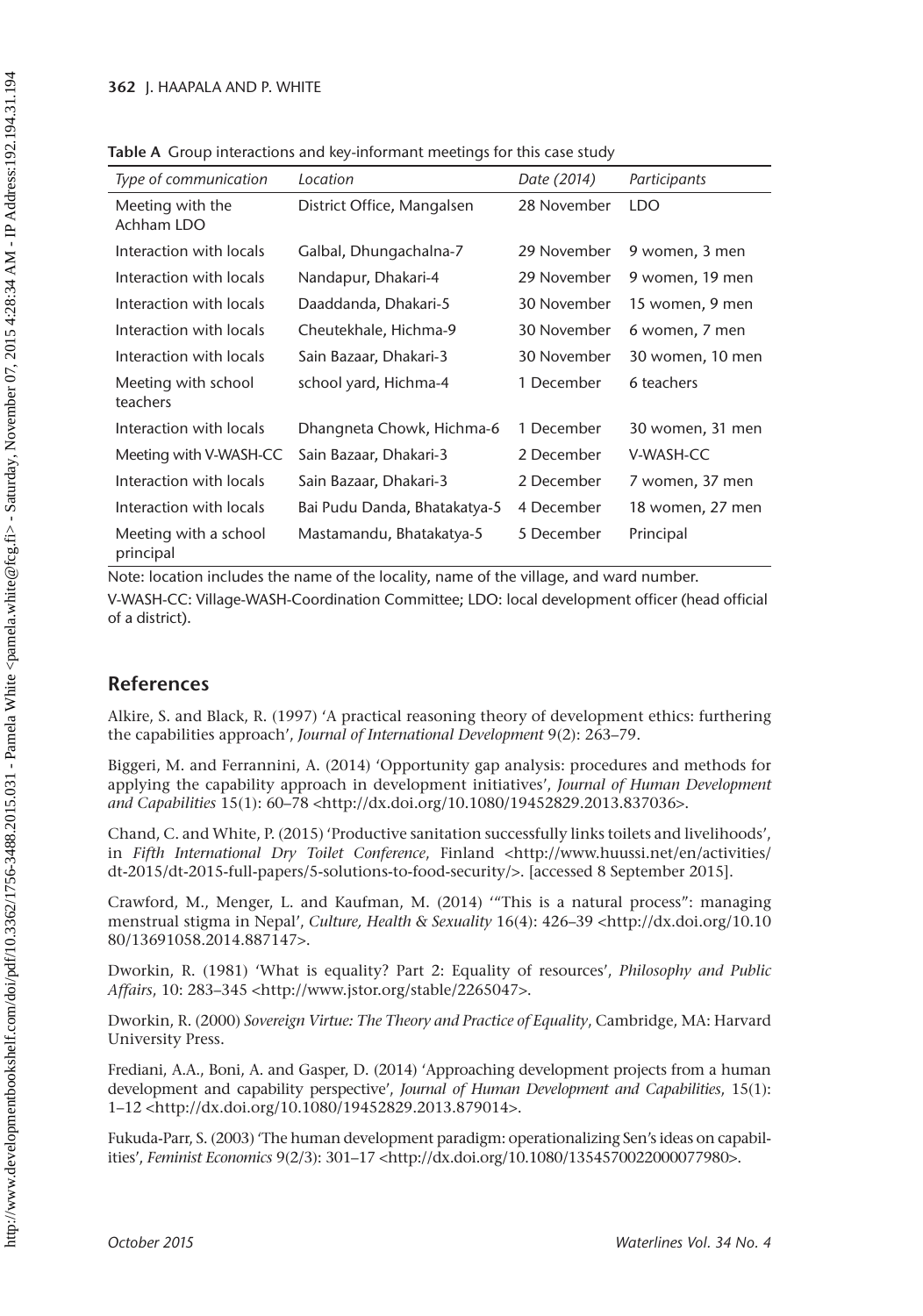Fukuda-Parr, S. and Kumar, S. (eds) (2009) *Handbook of Human Development: Concepts, Measures and Policies*, Delhi: Oxford University Press.

Ibrahim, S.S. (2006) 'From individual to collective capabilities: the capability approach as a conceptual framework for self-help', *Journal of Human Development*, 7(3): 397–416 <[http://dx.doi.org/10.1080/14649880600815982>](http://dx.doi.org/10.1080/14649880600815982).

Ibrahim, S. and Tiwari, M. (eds) (2014) *The Capability Approach: From Theory to Practice,* Hampshire: Palgrave Macmillan.

Lukes, S. (2005) *Power*: *A Radical View,* 2nd edn, Hampshire: Palgrave Macmillan.

Ministry of Urban Development (MoUD) (2014) *Water Sanitation and Hygiene (WASH) Second Joint Sector Review (Technical Report)*, Nepal: Sector Efficiency Improvement Unit.

Nussbaum, M. (1997) 'Capabilities and human rights', *Fordham Law Review*, 66(2): 273–300 <[http://ir.lawnet.fordham.edu/flr/vol66/iss2/2>](http://ir.lawnet.fordham.edu/flr/vol66/iss2/2).

Nussbaum, M. (2000) *Women and Human Development: The Capabilities Approach,* Cambridge: Cambridge University Press.

Nussbaum, M. (2003) 'Capabilities as fundamental entitlements: Sen and social justice', *Feminist Economics* 9(2-3): 33–59 [<http://dx.doi.org/10.1080/1354570022000077926>](http://dx.doi.org/10.1080/1354570022000077926).

Rautanen, S-L., van Koppen, B. and Wagle, N. (2014) 'Community-driven multiple use water services: Lessons learned by the Rural Village Water Resources Management Project in Nepal', *Water Alternatives* 7(1): 160-177 <[http://www.water-alternatives.org/index.php/volume7/](http://www.water-alternatives.org/index.php/volume7/v7issue1-2/239-a7-1-10/file) [v7issue1-2/239-a7-1-10/file>](http://www.water-alternatives.org/index.php/volume7/v7issue1-2/239-a7-1-10/file).

Rawls, J. (1971) *A Theory of Justice,* Cambridge, MA: Harvard University Press.

Rawls, J. (2001) *Justice as Fairness: A Restatement.* Cambridge, MA: Harvard University Press.

Richert, A., Gensch, R., Jönsson, H., Stenström, T.A. and Dagerskog, L. (2010) *Practical Guidance on the Use of Urine in Crop Production,* EcoSanRes Series, 2010-1, Stockholm: Stockholm Environment Institute [<http://www.sei-international.org/publications?pid=1582>](http://www.sei-international.org/publications?pid=1582) [accessed 28 April 2015].

Robeyns, I. (2003) 'Sen's capability approach and gender inequality: selecting relevant capabilities', *Feminist Economics,* 9(2/3): 61–92 [<http://dx.doi.org/10.1080/1354570022000078024>](http://dx.doi.org/10.1080/1354570022000078024).

Robeyns, I. (2011) 'The capability approach', in Edward N. Zalta (ed.), *Stanford Encyclopedia of Philosophy* [online], [<http://plato.stanford.edu/archives/sum2011/entries/capability-approach/](http://plato.stanford.edu/archives/sum2011/entries/capability-approach/)> [accessed 6 April 2015].

Rural Village Water Resources Management Project (RVWRMP) (2008) *Gender and Discrimination Study – A Comprehensive Assessment on Gender & Caste Based Discrimination in the Hill Districts of Mid and Far Western Development Regions*, Kathmandu: RVWRMP [<http://www.rvwrmp.org.np/](http://www.rvwrmp.org.np/rvwrmp-documents.html) [rvwrmp-documents.html>](http://www.rvwrmp.org.np/rvwrmp-documents.html) [accessed 4 April 2015].

RVWRMP (2011) *Project Document,* Nepal: RVWRMP [<http://www.rvwrmp.org.np/rvwrmp](http://www.rvwrmp.org.np/rvwrmpdocuments.html)[documents.html>](http://www.rvwrmp.org.np/rvwrmpdocuments.html) [accessed 7 April 2015].

Rural Village Water Resources Management Project (2015) *HRBA & GESI Strategy & Action Plan – Operationalizing Human Rights Based Approach and Gender Equality & Social Inclusion Principles in the Water Sector*, Pokhara, Nepal: RVWRMP and Rural Water Supply and Sanitation Project in Western Nepal Phase II [<http://www.rvwrmp.org.np/rvwrmp-documents.html>](http://www.rvwrmp.org.np/rvwrmp-documents.html) [accessed 5 April 2015].

Sen, A. (1980) 'Equality of what?' in S. McMurrin (ed.), *The Tanner Lectures on Human Values*, Salt Lake City, UT: Tanner Humanities Center [<http://tannerlectures.utah.edu/\\_documents/](http://tannerlectures.utah.edu/_documents/a-to-z/s/sen80.pdf) [a-to-z/s/sen80.pdf](http://tannerlectures.utah.edu/_documents/a-to-z/s/sen80.pdf)> [accessed 27 April 2015].